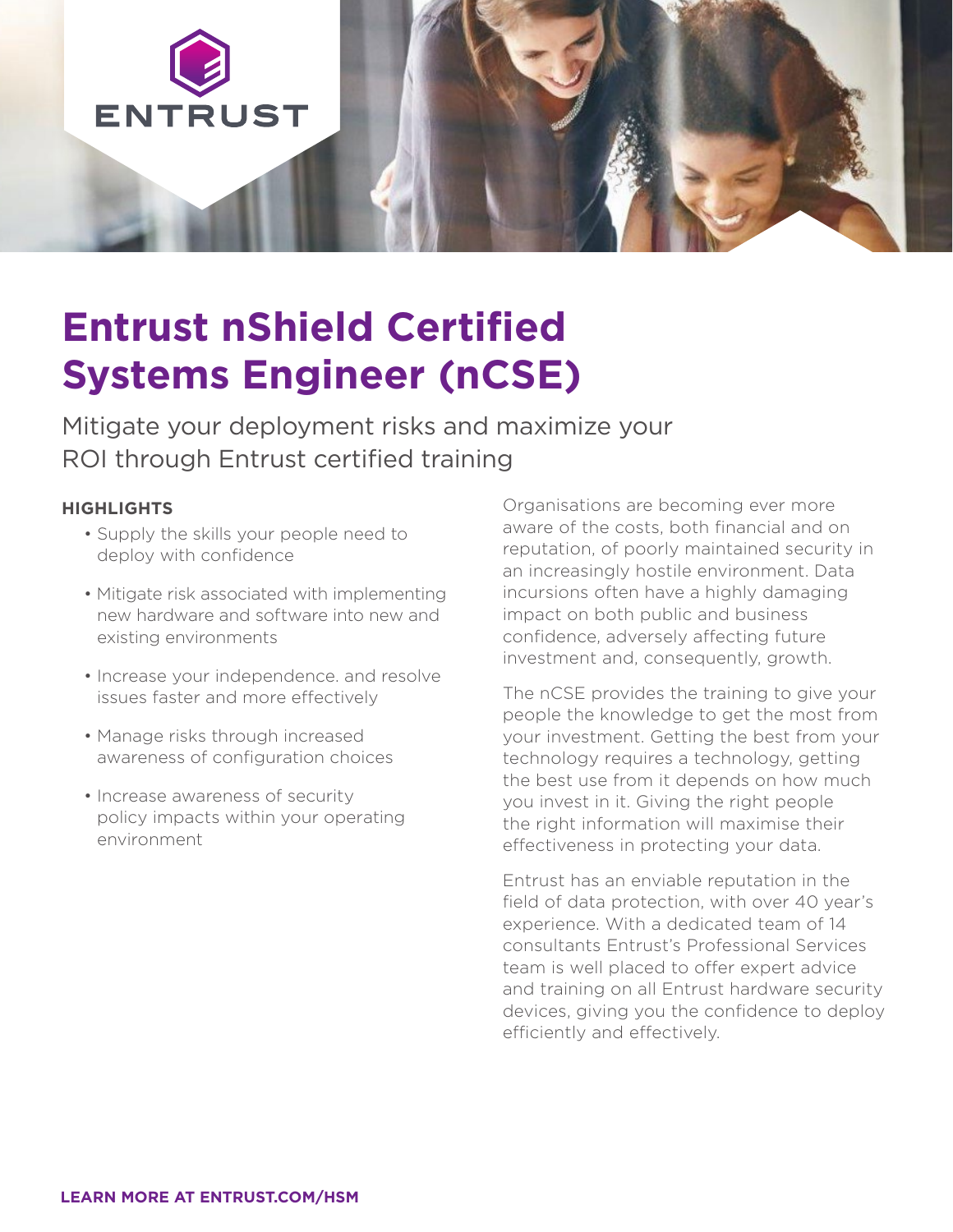### What can the nCSE offer your business?

The Entrust nCSE course provides a comprehensive introduction to the whole nShield® product family. With a mixture of theory and hands on practical workshops, the nCSE course will provide delegates with the confidence and knowledge to deploy and setup a working security domain that can be fully aligned with your business security needs and requirements.

## Who should attend the nCSE?

The nCSE covers a range of areas and is designed for both those with some existing experience of cryptography and to introduce those with limited experience in the cryptographic arena to the basic concepts of cryptography and the role of the hardware security module in modern businesses.

Any employee expected to be working with an nShield unit is advised to attend, as well as members of project and IT management teams working on projects where Entrust hardware security technology is expected to be deployed.

## The Entrust Difference

#### **Encryption expertise**

Entrust's professional services (PS) team leverages its unmatched expertise to drive successful projects. Our team is lead by system architects and senior consultants. All of our consultants have a deep understanding of Entrust solutions and best practices for encryption and key management.

#### **Trusted supplier**

Entrust PS leverages over 40 years of experience in the e-security business. Entrust PS offer a trusted and personal approach to deploying your solution in test, pre-production, live and disaster recovery environments. Our deployment specialists allow the process of deployment to be fully audited and documented.

#### **Global experience**

From data encryption to key management to digital signatures, Entrust PS has deployed global security solutions across a broad variety of industries and technology environments. Entrust PS is experienced in meeting the demands of the most security-conscious customers, ranging from financial services companies, defense, and manufacturing through many of the best known names in the high technology field.

#### **Related services**

Entrust provides a full range of services for general purpose HSMs including: deployment review, health check, audit and fully certificated training (nShield® Certified Systems Developer – nCSD). A portfolio of rapid and cost-effective services designed to help maximize your ROI by optimizing your encryption and key management knowledge and deployments.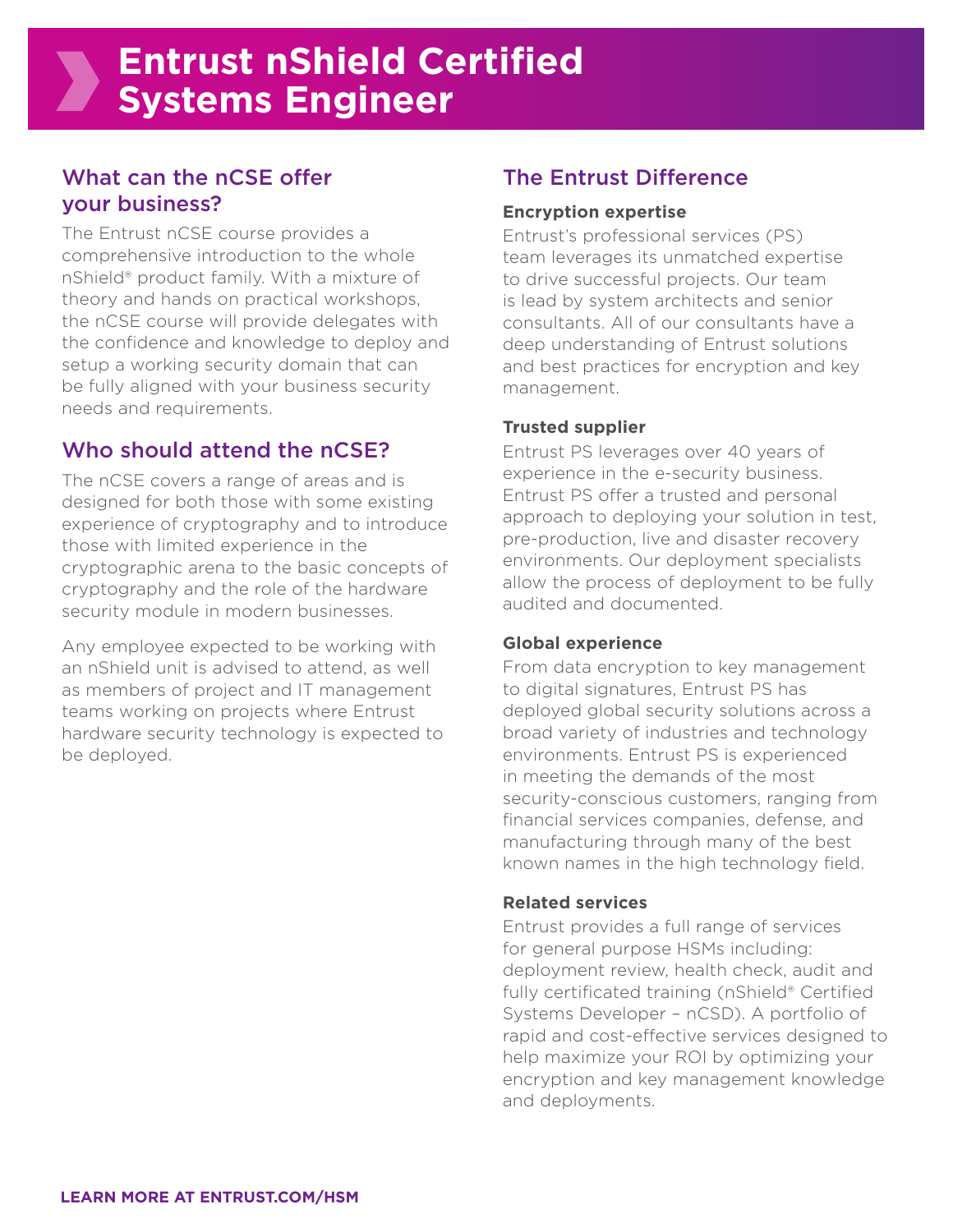## **Entrust nShield Certified Systems Engineer**

#### nCSE Overview

The Entrust nCSE course covers the following areas:

Day one:

- Fundamentals of cryptography
- Introduction to hardware security modules
- Introduction to Security World
- Software installation
- Optional features
- Hardware security module configuration
- Practical session nShield configuration

#### Day two:

- Security World creation
- Practical session Security World configuration
- Disaster recovery
- Practical session disaster recovery
- Maintenance
- Remote operator Introduction
- Secure execution engine (SEE) overview
- KeySafe GUI
- Exam

#### Learn more

To find out more about Entrust nShield HSMs visit **[entrust.com/HSM](http://www.entrust.com/hsm)**. To learn more about Entrust's digital security solutions for identities, access, communications and data visit [entrust.com](http://www.entrust.com)